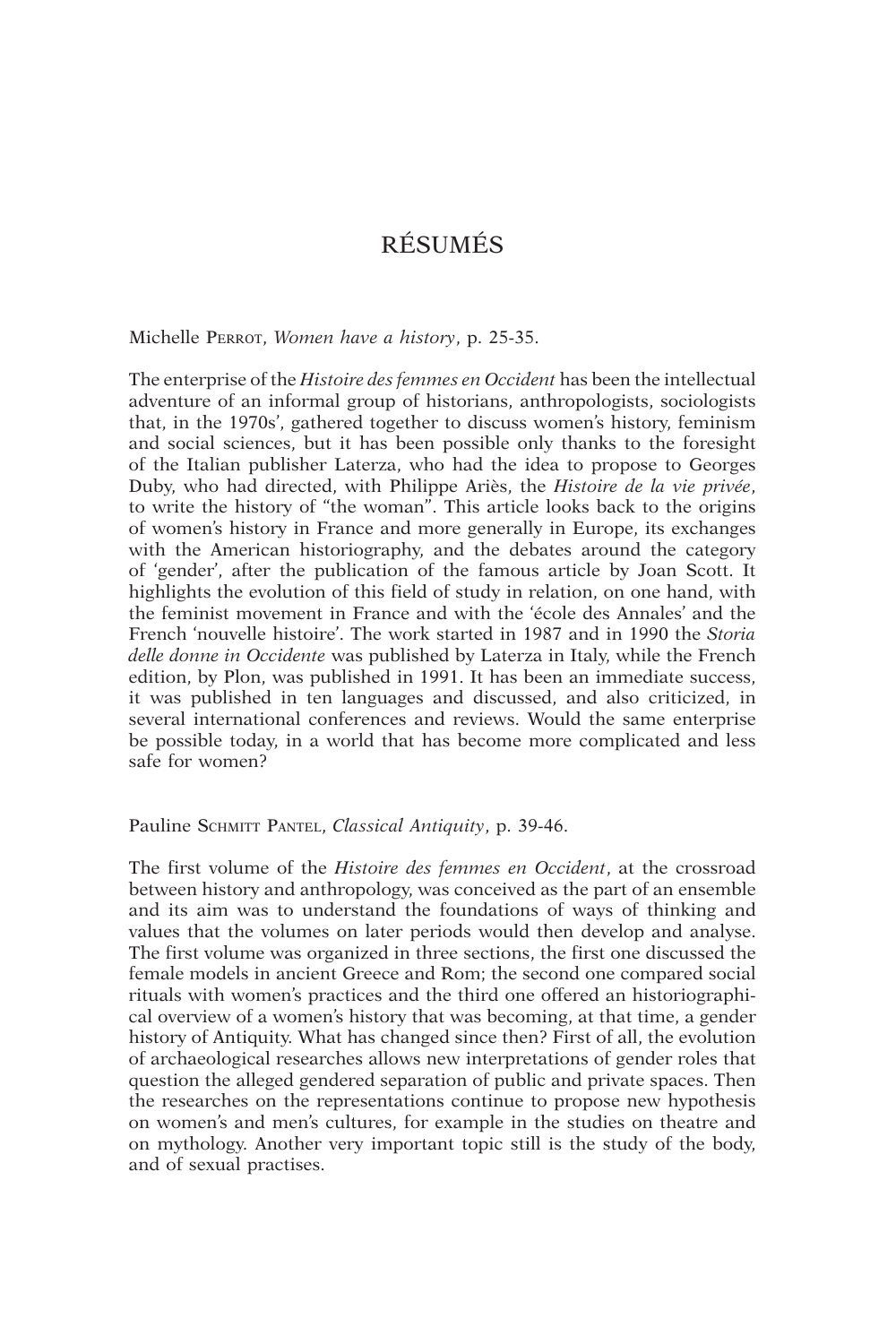#### Christiane Klapisch-Zuber, *Middle Ages*, p. 47-50.

The volume on the Middle age period begins with the discourses on women, by theologians, philosophers, moralists, physicians, economists, and rulers who decided how women should behave, what dresses and jewels they should wear. Those discourses are the first and richest sources that historians of the Middle Ages are confronted with, long before the economic or social sources, much more difficult to find and to study. This chapter deals also with the third volume of the *Histoire des Femmes en Occident* that unfortunately is not represented in the book as the two directors, Arlette Farge and Natalie Zemon Davis could not come to the conference. The authors of the volume on the Early Modern Age made different choices: it starts with the 'reality' of women's life, their work and their everyday life and continues with the representations and the 'dissidences'. Each volume has its autonomy, and reflects the choices of each author. Among the themes that are absent from the second volume, the religious minorities, that were part of the urban societies during the Middle Ages and the eating habits and taste of the populations have been widely studied in the last decades.

## Françoise Thébaud, *Le XX<sup>e</sup> siècle : un ouvrage novateur, un livre inscrit dans son temps*, p. 51-56.

This intervention focuses particularly on the last volume of the *Histore des femmes en Occident, Le XXe siècle*, and on the two questions asked by the organisers: its innovative nature at the time of its production and the way it would be written today. First of all the volume included into the historical narrative the new research objects promoted by twenty years of women's history: women's work, motherhood, abortion, everyday life, private life, family relations, feminisms but provided also a rereading of the great events of the twentieth century - wars, Russian revolution - and the political regimes. Following the relational approach of the Histoire des femmes, it also discussed the notion of a "gender system", conceived as a set of socio-sexual roles and a system of thought and representation defining the masculine and the feminine. Therefore, it made it possible to answer the question, put forward by the researchers of the time, of a feminine chronology and to emphasize that the turn of the century is not, in this respect, 1945 but the 1970s. Twenty-five years later, it should be built around an enlarged geography, including small states such as Belgium, Switzerland or Greece and Central and Eastern Europe but also colonial empires. Moreover, new themes and approaches, such as transnational and connected history, circulations, transfers and local forms of adaptation, migrations, international organizations, colonialism and colonisation, masculinities, sexualities including sexual violence in war, gender identities including transgender identities. Lastly, it would be conceived in a more interdisciplinary way, open especially towards sociology and political sciences, recently enriched as they have been by new gendered approaches.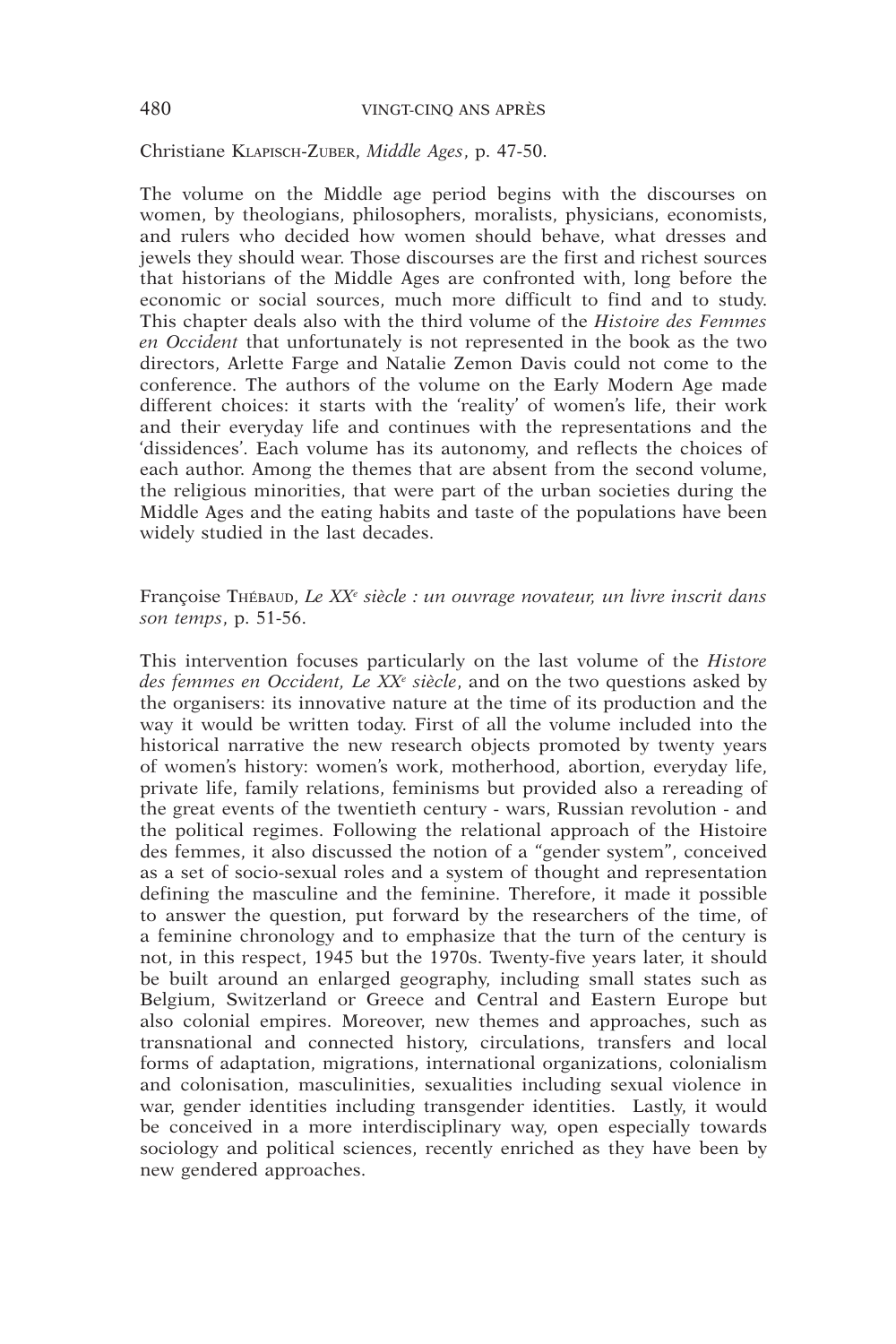## Gabriella Zarri, *Religion, women and the history of Italy*, p. 57-67.

The volume on *Women and Faith* was the first of the series of *the History of Women in Italy*. It focused on the relationship between women, Church institutions and beliefs which was something that militant feminists were not particularly interested in. Philosophers and women theologians developed a feminist thought in the field of religion, while feminist historians chose to shed light on the forms of religious dissent from orthodoxy and ecclesiastic institutions. The volume offered a synthesis of the ongoing national and international research and I will point first to its lacunae, and secondly to its high points. Its main shortcoming is the absence of minority religions in Italy, and especially the lack of attention for Jewish communities, the only ones on which there were some significant studies. Today's interest for "other" religions beyond Catholicism measures the changed intellectual landscape that separates us from the Nineties. Owing to the fruitful encounter between Italian and North American scholars, *Women and faith* integrated religious history into the wider institutional, social and cultural history. In 1999 it was translated and published by Harvard University Press and had a deeper influence on religious studies in the US than in Italy. The emerging new theme of the book are nuns viewed in their refusal or acceptance of the religious profession, in their daily life inside important Italian convents in major cities, and within family strategies that allocated daughters to the marriage market or to the convent. The crucial role of convents in promoting women's intellectual and artistic production is an important feature of the volume which offers a diachronic overview of religious female movements in Italy.

#### Angela Groppi, *Women's work twenty years later*, p. 69-77.

The volume on *Women's work* (1996) offers a synthesis of the studies on the gendered norms, culture and practices that shaped the profile of working women and on their multiple fields of activity in Italy from the Middle Ages to the modern period. In this perspective, the book analyzes trades, professions and artisan production, but takes also into account patrimonies and sexuality, as men and women used and brought into the labor market a set of resources that constituted their "social capital". The importance attributed to female property was an innovative feature of the volume. Recent research on citizenship rights shed light on the laws that barred women from accessing property mainly in the form of legacies and dowries rather than salaries, and on the ways in which they were discriminated in the labor market owing to gendered values connected to the figure of the male breadwinner and the cult of domesticity. *Women's work* has opened new areas of research connecting the private and the public sphere: female economic and financial protagonism among minority religious groups (Jews and Protestants); individual profiles of artists, entrepreneurs and business women. The category of gender enables us to view the long-standing limitations of women's access to work and to professional careers in ways that offer a historical perspective to present day inequalities, such as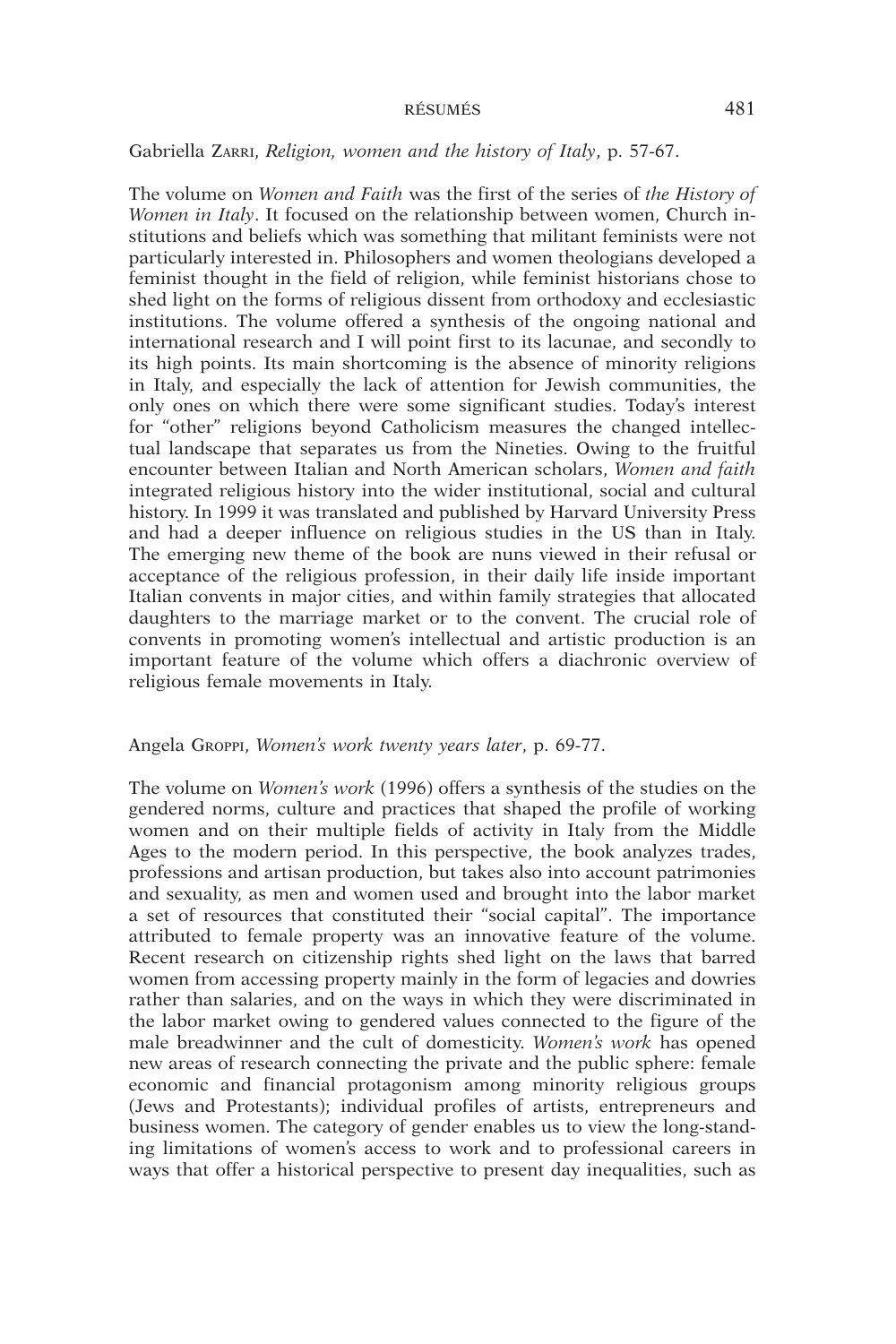lower wages, a heavy load of care work and a persistent difficulty in the work-family balance.

#### Marina *D'AMELIA, Rethinking the history of motherhood*, p. 79-87.

In Italy the 1990's was one of the most vibrant periods in the reflection on motherhood within the feminist movement. The impact of women's right to choose if, when and how to be a mother influenced gender relationships and exchanges among the generations. Feminist thought on motherhood took different paths, stressing the symbolic authority of femininity, female genealogies and the importance of the maternal bond as a new paradigm for the organization of a society open to the care of others. The journal *Memoria*, the first intellectual experiment on women's and gender history in Italy was one of the networks that shaped The *History of Motherhood* (1997). The volume explored an under researched theme, and expressed a transition in the political subjectivity of the generation active in the Seventies. The volume was shaped by a political context in which the desire and production of knowledge on motherhood took place. It also preserved the diversity of approaches and perspectives related to the study of maternity with an emphasis on the modern and contemporary periods, offering a synthesis that did not take for granted the linear paths of emancipation and modernity. Among the inevitable lacunae, I must acknowledge a lack of visual sources. Despite an initial academic diffidence, *The History of Motherhood* has in the long run contributed to the growth of a field of investigation. New questions and new sources have shed light on family and patrimonial strategies, access to welfare, single and working mothers, associations, and rights not only among the élites, but among the less privileged. Recent research on the maternal body, reproduction and birth from antiquity to the new reproductive technologies opens the field to new questions and future investigation, challenging conventional chronologies.

# Elena Borghi, *Women and gender history in India. Between scholarship and militancy*, p. 91-104.

The paper reflects on the historiography on Indian women and gender, tracing its journey up to the present time. It discusses the turns that have characterised the field and the main authors and texts, which have made it a rich and influential branch of both South Asian and Women's and Gender History. Moreover, the paper seeks to analyse the close relationship the field has always maintained with the Indian political context, placing scholarly trends and turns within that scenario, and showing the 'militant' side of this academic enterprise.

The field of Women's History gained prominence in India especially from the mid-1970s, fuelled by a wave of social protest and political ferment, which for the first time questioned optimistic views about postcolonial India, and laid bare its unfulfilled promises. The publication, in 1974, of *Towards equality*, a report commissioned by the Indian government on the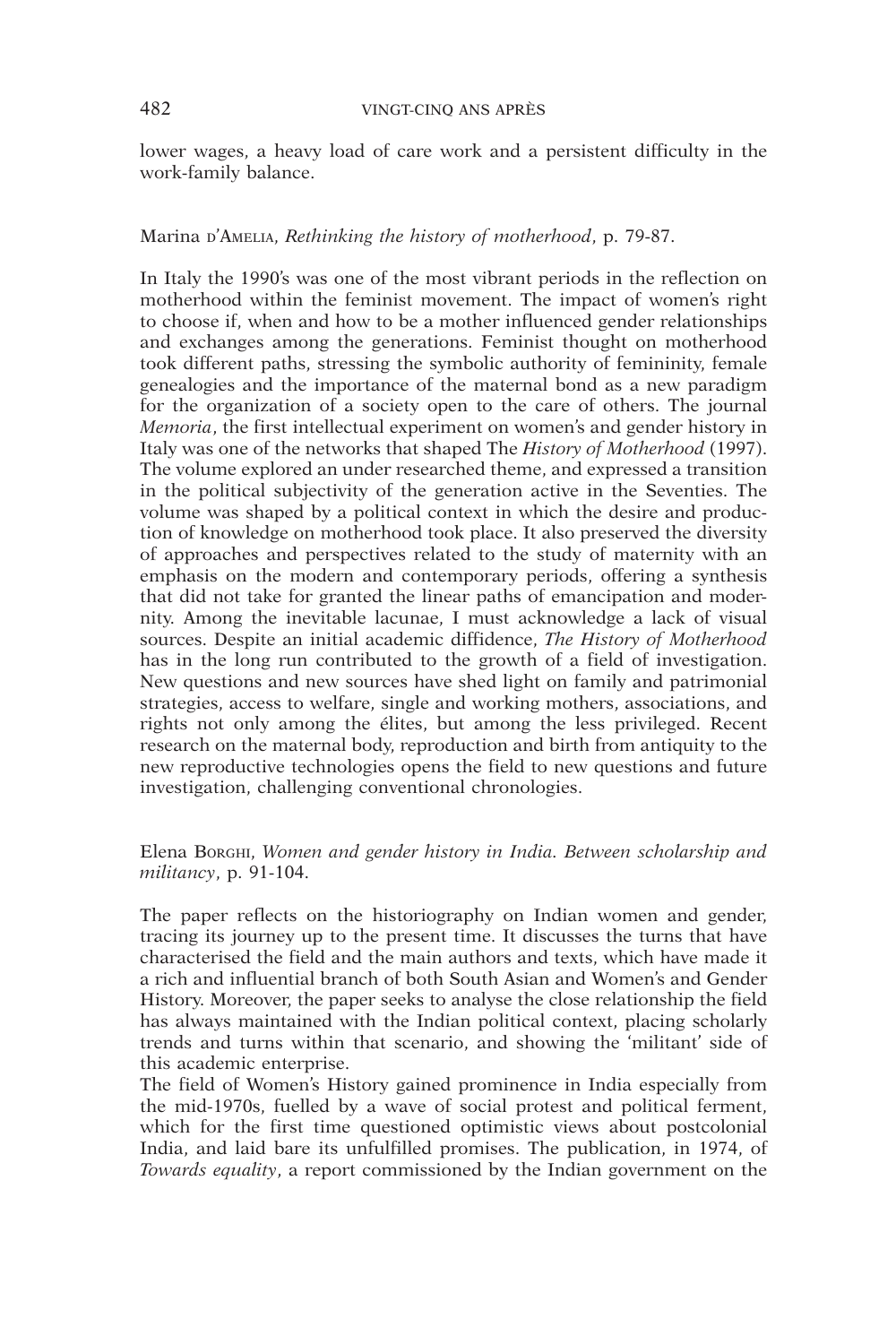status of women in India, was particularly significant for scholars and activists interested in women. Evidence of unaltered gender norms within postcolonial Indian society, and of women's exclusion from the enjoyment of the rights guaranteed to them by the Constitution, helped to catalyse a new wave of research, setting the agenda for emerging Women's Studies programs. This moment sealed the intimate relationship between feminist politics and Women's History, an alliance that has remained the backbone of the historiography on Indian women and gender up to the present time. As members of the protest movements, women historians who first contributed to the professionalization of the field have ever since understood writing women's history as political activism.

# Odile Goerg, *Histoire des femmes et perspective de genre en Afrique: essai de synthèse*, p. 105-125.

To deny the role of women as historical agents, marginalizing the studies dealing with them is now impossible. For many years, if not decades, the history of women in Africa has bloomed in such a way that one cannot provide a full bibliography any more. Africa is therefore no exception. Nevertheless, including women first as objects of research and then as active subjects always happens within a particular historiography. This is also the case for the African continent. Yet writing African history did not follow the same path as for the Western World, itself differentiated by national trends. The autonomy of women's history and the way gender is understood derive from them. At the same time, African history is not separate from a larger historiographical context, in which political, economic and narrative history tend to be replaced by social and cultural history. At the same time, subaltern and postcolonial studies, the gender perspective, globalization or intersectionality have also impacted the writing of African history.

Producing its own paradigms, the history of women in Africa underwent successive changes, characterized by dominant topoi: the effort to counteract negative discourses produced by colonizers or missionaries; emphasis upon the collusion between colonial policies and local patriarchal societies; not to mention the impact of contemporary preoccupations upon the choice of research themes… This does not mean that colonization should be placed at the center of historical analysis. Rather, colonization can be used as a heuristic tool. This contribution aims at analyzing these entangled phases, while showing the complexity of the approaches. These orientations draw material from various national trends, in a vast and immensely diverse continent.

# Paola PADERNI, *Engendering China: gender as a category of analysis in the historiography on China over the last twenty-five years*, p. 127-137.

Women, family, and kinship, have always been important topics in the scholarly field of sinology. The idea of the separation of the sexes was an integral part of classical Chinese political thought that considered it the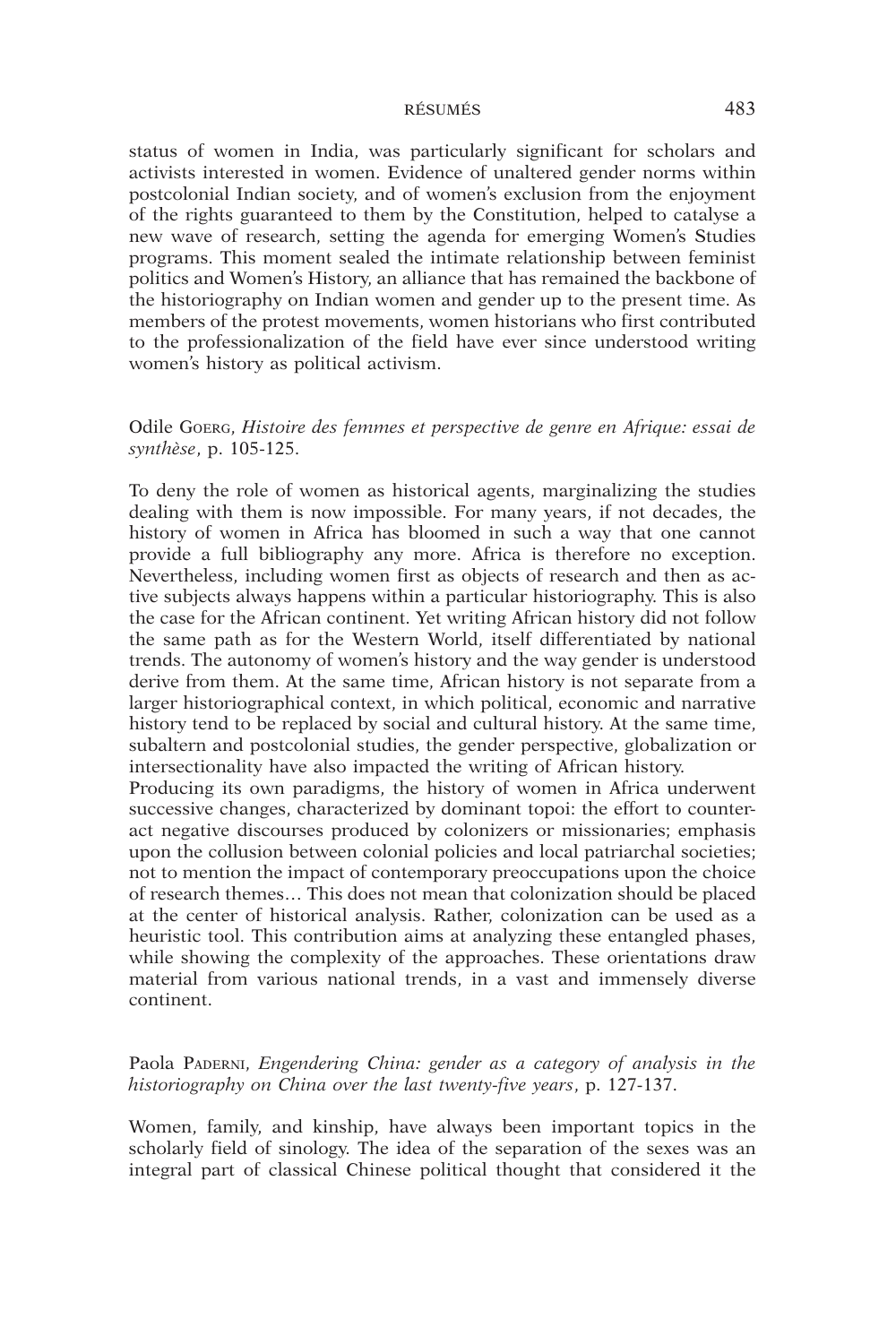foundation of heaven and earth, and of all human relationships. Most of the studies regarded imperial China as a time of unchanging subordination of women. According to this narrative, it was only at the beginning of the twentieth century that, thanks to the influence of the West, Chinese women became protagonists of a new cultural, social and political revolution. Since the 90s, the category of gender has been important to revise and move away from what had been defined "The May Fourth Story", i.e. a portrayal of a victimized woman of old China liberated by reformers and revolutionaries. The most important body of research on women and gender in late imperial China has mainly focused on elite women of the most economically and culturally advanced region in China at the time. Since the end of the 90s, thanks to the opening of archives and libraries in the 80s, and the access to new kinds of sources, the subject broadened to include women *and* men from all social strata. The article will consider recent contributions arguing that research on women and gender is not a marginal area in the field of sinology, but encourages a revision of the most basic interpretative categories questioning Chinese social relations, institutions, and cultural productions. As Euro-American historical scholarship differs from that in the People's Republic of China, the article will consider especially the difficulties of translating analytic terms, such as *gender*, born in a different intellectual context.

# Anna Vanzan, *Women, gender and sexuality in historiography of the MENA (Middle East and North Africa)*, p. 139-153.

My presentation aims to show how the MENA historiography has been impacted by both feminist and queer theoretical challenges that have emerged in the last 25 years. In this period there are some major events and factors that have triggered interest for women and gender issues and for their history, in particular: the Islamist parties' increasing power and women's reactions to it; the 9/11 tragic event and its consequences; the chain of "Islamist" terrorist attacks. An important role in the construction of this new historiography has been played by the researchers' new consideration of the legacy of Edward Said's seminal work *Orientalism* (1978). Both women and men working on MENA issue have acknowledged this legacy, so much so that their work is almost always framed in the critique of the "neo-Orientalism" paradigm. Last but not least, the global activism around gender and human rights developed in these decades has contributed to form a new mentality and to imbue the research with new inspiration. One of the issues I will discuss is how the multidisciplinary approach has proved to be crucial in order to write contemporary history. Scholars in many disciplines, from literature to the visual, have contributed with their own work to the construction of a new historiography. For example, some of the most important theoretical breakthroughs have been provided by anthropologists and sociologists: suffice it to remember the Moroccan sociologist Fatima Mernissi whose work explores the relationship among sexual ideology, gender identity, sociopolitical organization, and the status of women in the Muslim societies. I will not only discuss English language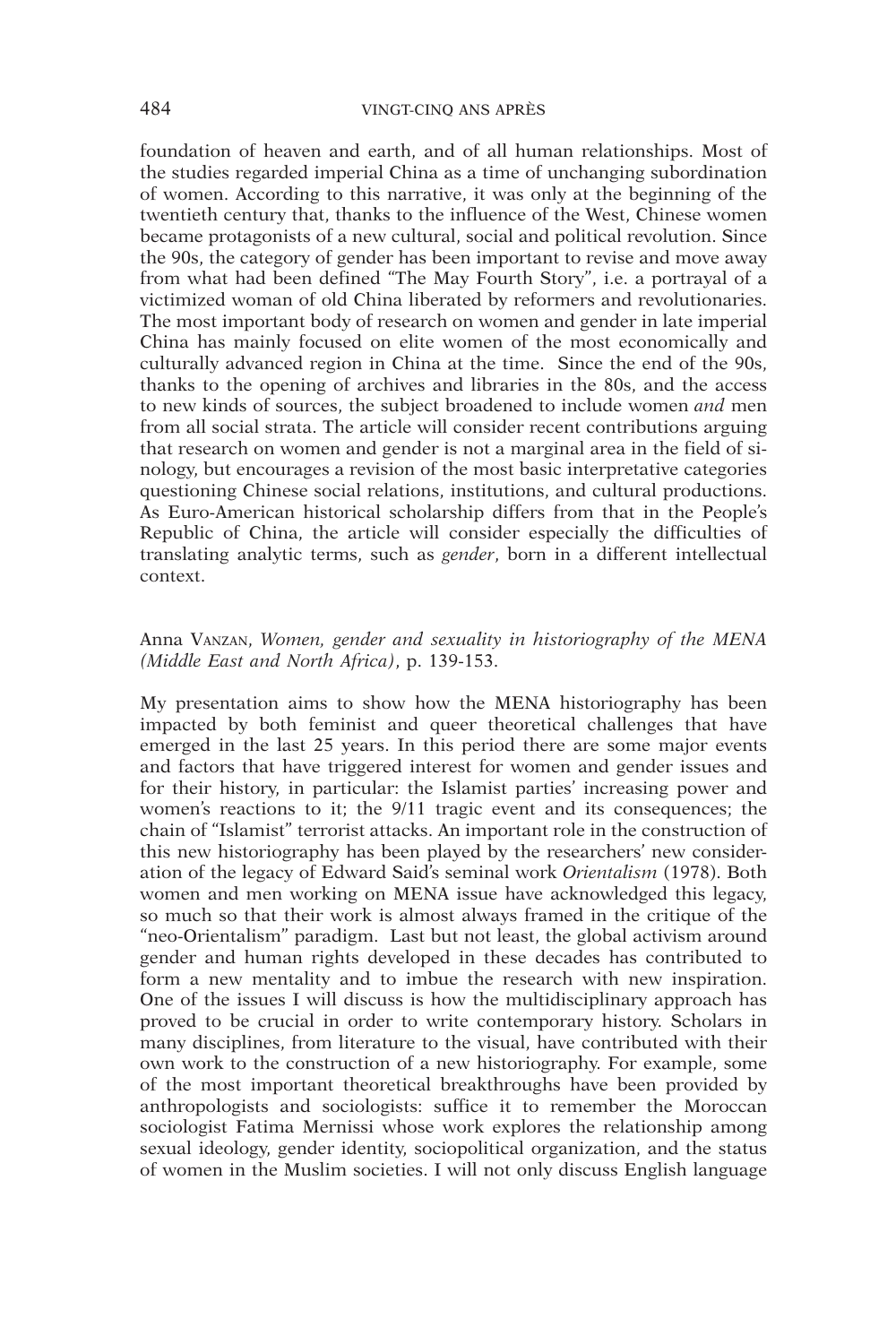research on MENA women but also some of the major works in the area languages: in this way, I'll try to show how, side by side with the general -and sometimes affected by neo-Orientalism- literature on women in the Middle East, there is a growing local scholarship that has both academic and political values.

Jocelyne Dakhlia, *Female mobilities and crossed belongings within the Mediterranean*, p. 157-171.

At the time of the publication of the *Histoire des femmes en Occident*, historiography of the Mediterranean world was very different from what it is today. Visible dynamics in terms of circulation, and mobility, were essentially European. They were also male. Thus historians began to be interested in the phenomenon of European defectors in Islam ("renegades") on the assumption that women could have in these contexts no other fate but of captives, that is of a passive and unique destiny. As for Muslim women, they imagined them even less able to afford mobility in Europe. Global history or connected history, and more widely the changes in the historiographical research in the direction of greater mutual interaction of societies in the Mediterranean and elsewhere, have led to reconsider completely the topic of circulation in the Mediterranean world, including the perspective of gender. This paper will highlight some recent historiographical issues giving some bibliographic prospects and suggesting research paths still little explored in this Mediterranean history.

#### Silvia Salvatici, *Gender, history and the refugee studies*, p. 173-186.

In her 1999 work entitled *Engendering forced migration. Theory and practice*  anthropologist Doreen Indra reflected on the relevance of the category of gender in refugee studies pointing to the potentials that had already emerged through the scholarship and those that still remained to be explored. This article looks at Indra's ideas and especially at the scholarship from the English speaking world. It aims to: trace the role played by a gender approach in re/defining refugee studies; determine the place occupied by historical scholarship in this process of re/defining; attempt to understand – by looking specifically at the period following the second world war – whether and to what extent gender became one of the analytical categories in the recently emerged field of refugee history. In pursuing these aims the article shows how an approach adopting the perspective of gender contributed significantly to opening several avenues of enquiry within the field of refugee studies, especially when the work on refugees crossed paths with scholarship that focused specifically on the experiences of men and women. In the more specific area of historical research, the perspective of gender helped greatly to reconstruct the lives of displaced persons in Europe's post-war camps, especially when attention was given to Jewish women refugees and when the research became interested in aspects of gender connected to the Shoah and its memory. Altogether gender has been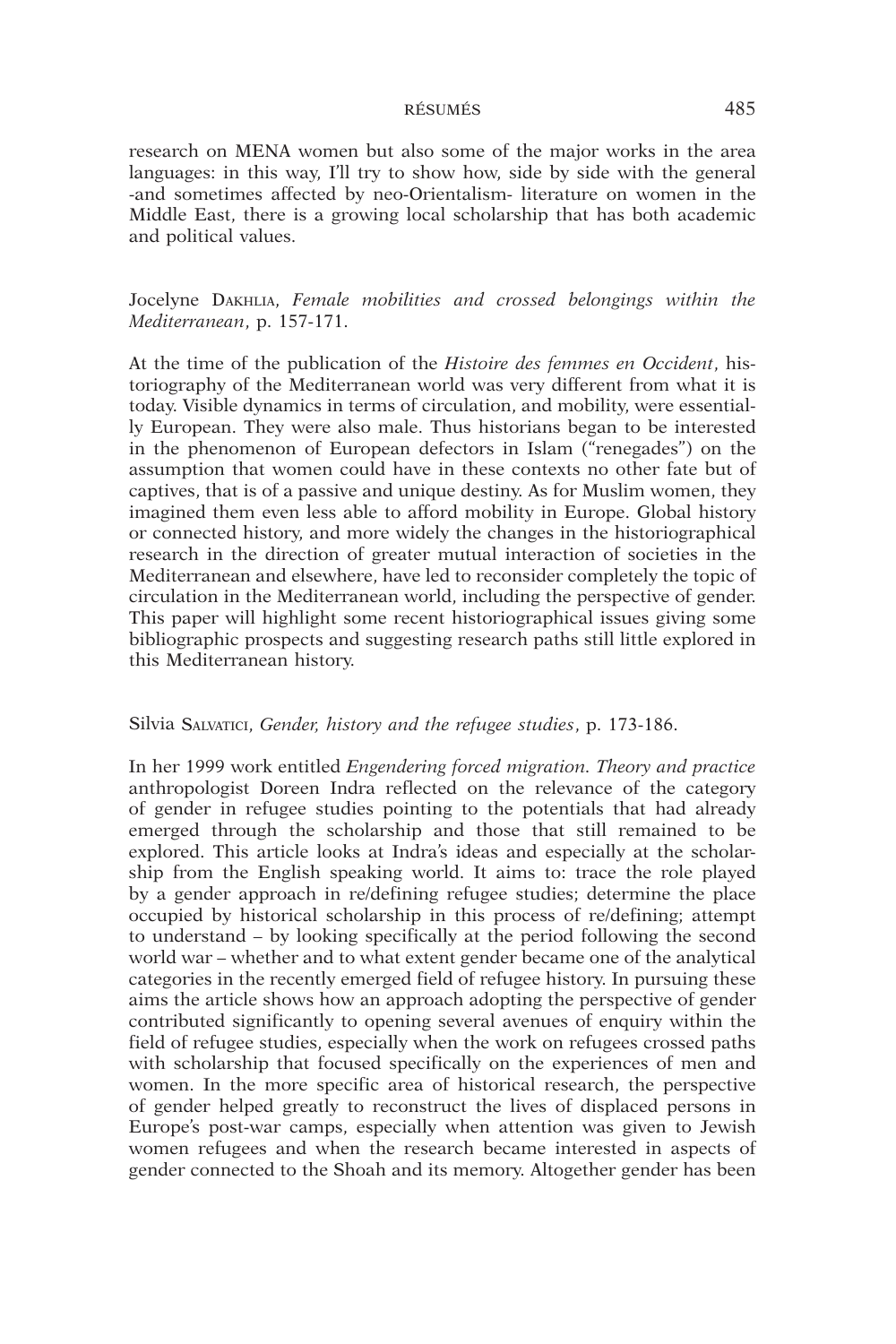very important in showing how complex the category of "refugee" is, in questioning a scholarship that is limited to a mere study of institutions, and in encouraging a bottom up approach that saw refugees as actors and agents. And yet in spite of this, it appears that a gender based perspective is struggling to receive due recognition and that it may end up disappearing entirely from the great historical syntheses of refugees and in works on methodology. Questioning the legitimacy of the "tendency to talk in genderless, universal terms" remains a crucial challenge if gender is to become an essential component of refugee history at the very time it is being redefined.

## Raffaella Sarti, *From household to household. The circulation of servants and domestic workers, a crucial issue from local to global level*, p. 187-214.

The question of the gendered dimension of migrations is a topic that for some decades has involved a growing number of scholars – both historians and social scientists – in a sense, it is a theme that shows the gulf between the current approaches and the historiographical landscape where the (albeit innovative) *History of Women* edited by Georges Duby and Michelle Perrot was conceived, written and published. Out of the five-volume work, only the one on the 19th century, edited by Geneviève Fraisse and Michelle Perrot themselves, included a specific section on migrations and travels (written by Perrot). Since then, growing numbers of studies have focused on female mobility and migrations and their features compared to male ones in the twentieth century and today as well as in medieval and modern times. The problematic presence of massive migration flows in today's world has indeed prompted the interest in the mobility and migrations of the past. In this context, research on the circulation of female and male domestics over both short and long distances has played a rather important role. On the one hand, entering into service in someone else's household has turned out to be a privileged channel for mobility and migration. On the other hand, servants and domestic workers constituted and constitute a key component among people flows on short, medium and long distances. This had and has significant implications for the subjective identity of the servants and domestic workers themselves, the experience of the (more or less socially and culturally distant) families where they work(ed), cultural circulation, cultural exchanges and conflicts, the accumulation of goods, the flows of resources, marriage patterns, urbanisation, colonisation, imperialism, the development of trans-national families, etc. My article will review these studies on servants and domestic workers, focusing on the themes they deal with, the results they have achieved and future research perspectives.

Nancy L. Green, *Women, gender, migrations : historiographies on the move*, p. 215-226.

In migration studies, research has moved, over the last four decades, from a history initially conceptualized largely as a story of male workers, to the "discovery" of female migrants to a questioning of gender relations and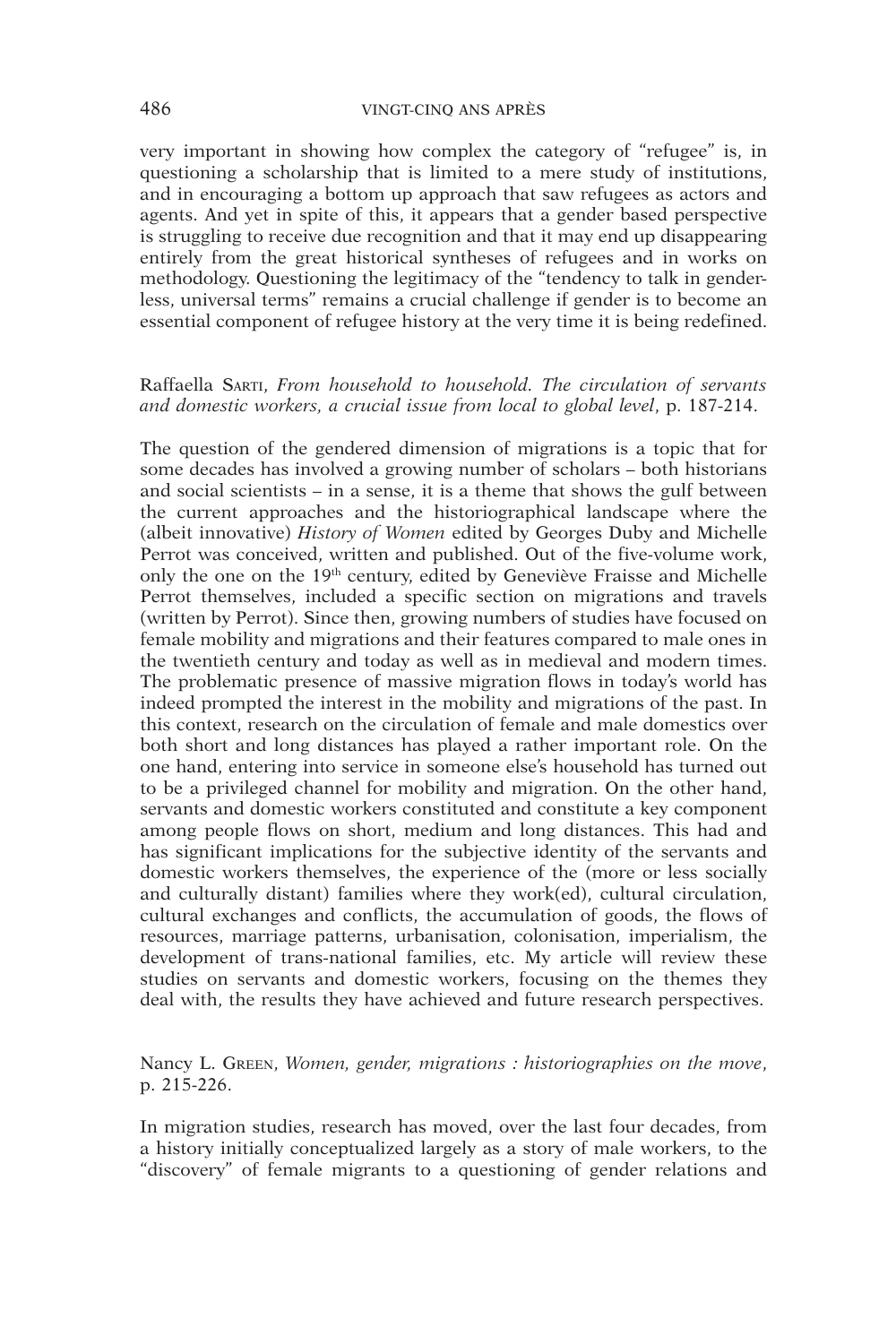sexuality in the context of mobility. "Finding" immigrant women meant not only questioning their roles as wives, mothers, or single migrants, but it meant looking at different segments of the labor market not previously included in migration studies (light industry in addition to heavy industry; more recently, the importance of services and the "care industry"). Women's public and private roles, their productive and reproductive work are just part of the story. A gendered history of migration has shifted the focus to patterns of migration (and labor) that are not just different for men and women, but which imply understanding the different ways in which gendered migration roles have been constructed by: states, labor markets, and the actors themselves. Focusing on the United States and France, as two major historical sites of labor immigration to which immigrants have moved from all over the world over the last two centuries, I aim to ask questions of both the history and the historiography. Migration is both the result of and then in turn affects sex ratios, family roles, and sexuality. The point of my comments will be to sketch how women and gender roles have been perceived by state, society, and ... historians.

# Violaine Sebillotte Cuchet, *Other political rights : male and female citizens in Ancient Greece*, p. 229-245.

The notion of political rights did not apply to Greek antiquity. Even the concept did not exist. The question we have to ask is whether women had any active place in the community and if so, if we can call this participation in public affairs a political participation. I propose to discuss the words ancient Greeks employed when they spoke of citizens and citizenship. We can also consider the words they employed to bar bad people from political activity. I will indicate how the male/female differenciation operated in these different linguistic practices. So, the point is to understand what politics, as we know it today, meant for ancient Greeks at that time and how different it was from our present day conception. In underlining the differences we might be able to understand how other societies like the ancient Greek one should be understood without anachronistic lenses. *I*n a way, putting women back into the question helps us to understand that Greeks had indeed a very different concept of citizenship and of political rights.

#### Simona Feci, *If the law builds the history of women*, p. 247-263.

The article examines some relevant issues about the relationship between women and their legal status which may increase the research and methodological discussion: in particular, the nature of the legal sources, the investigative potential of legal feminism, the comparative approach and the global perspective. It highlights the very important role of researches on women's rights in the specific context of Italian historiography on women and gender of the Middle Ages and Early modern periods. In particular, the topic of the dowry and of the property rights of women, on one hand,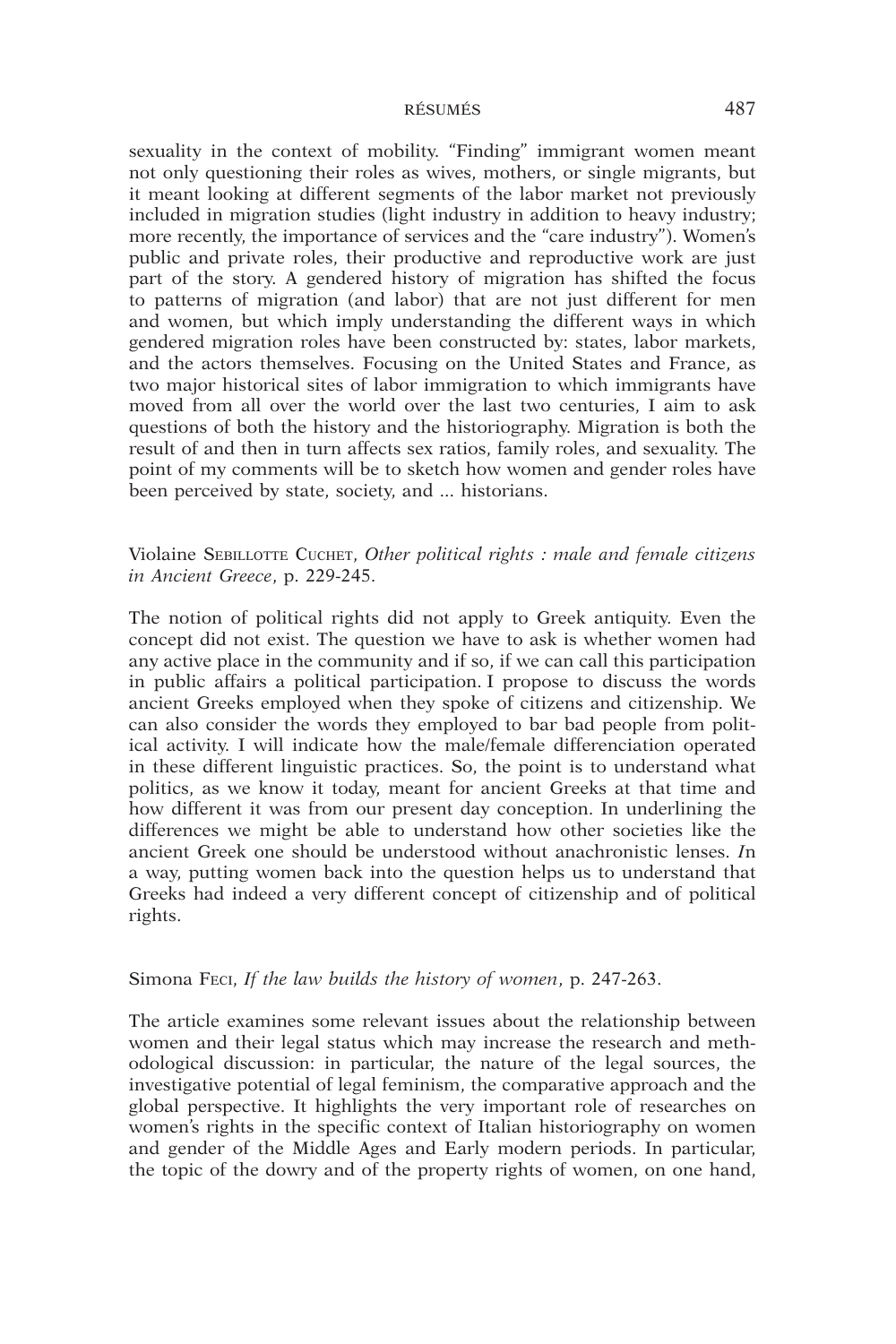and the topic of the legal and religious regulation of marriage have been at the core of Italian researches, that have tried, using mainly legal and notarial sources, to highlight women's 'agency', with the risk, in some cases, to get to conclusions that can be too optimistic. The agenda for further researches must put at the centre a comparative approach, not only in the Italian context, but more generally in the European one. The different legal traditions of European regions gave rise to specific legal contexts, in which gender relations and identities developed in different ways.

# Raffaella BARITONO, *Rethinking "politics": gender and public sphere in the political history of the United States*, p. 265-283.

The US historiography in women's and gender history is so huge that it is impossible to synthetize it. Therefore, in my article I will focus on three major points. First of all, what I would like to emphasize is the rise of a political women and gender history which has exercised a crucial influence on political history as such. Women and gender history have played an important role in criticizing the so-called presidential synthesis by underlining the importance of an approach bottom-up even in the political field. Secondly, I would like to point out how one of the most interesting trends of US women and gender history is the focus not only on American women movements, i.e. the suffrage movements or the second-wave feminist movements, but also on benevolent and civic women associations that not always could be defined as feminist. Focusing on those associations helps us to have a more complete view of how, in many cases, the language of rights, on the one hand, and the maternalist and moral languages, on the other, instead of being in mutual opposition, have been interrelated with the concrete activism of women associations. In this context, a more complex view on the relationship between white and Afro-American women has been offered by historiography. The third and last point concerns the ongoing attention towards transnationalism as a category useful to understand American women's activism from the Revolution period on.

# Sylvie Joye, Paterfamilias. *An authoritarian but 'nourishing' father between Late Antiquity and Middle Ages*, p. 287-299.

The father figure is such an important cultural and symbolic object in our society that it is quite difficult to question it even when it seems to be socially or morally unacceptable or indefensible. Therefore, since the 19th century it has remained a reference point for psychoanalytic studies as for a large part of social analyses devoted to family. In the public imagination, the Roman *paterfamilias*, who has the ability and the power to kill or to let live, and detains a sacred authority, is generally assumed as the epitome of the paternal authority. Nevertheless, that figure has been strongly questioned these last years by scholars. The contemporary questioning about parents' rights and duties have brought to rethink the various facets of paternal authority, since too long considered as eternal and immutable. Following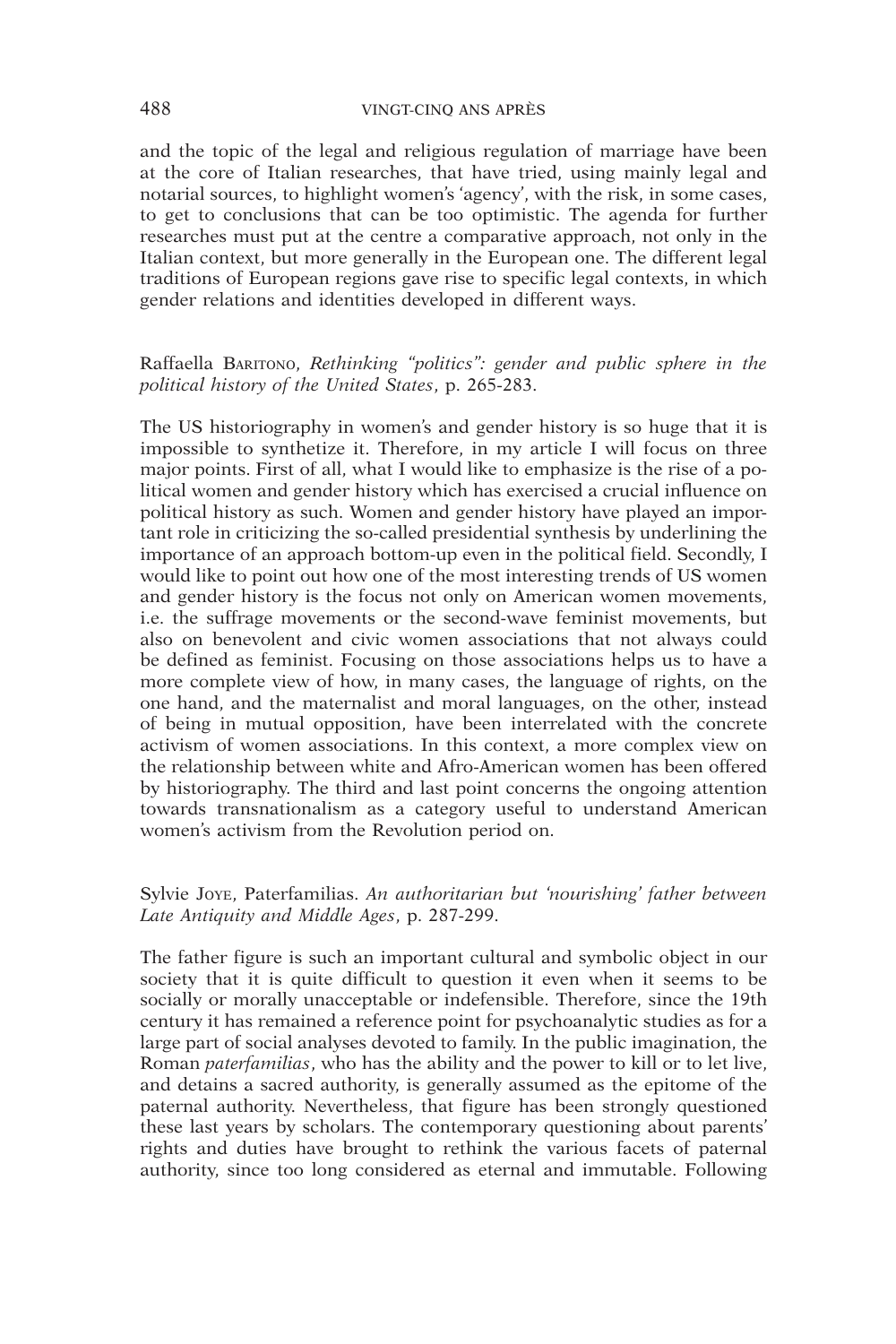scientific work which proved that the transformations of the Roman world were more progressive than people have conceived of, specialists of Late Antiquity tried to highlight the changes about marriage and inheritance, or even the changes concerning the restructuring of family linked with the Christianization. This last process allowed the Roman household to survive, even if deeply transformed.

Sylvie Steinberg, *Gender identities in question(s), (Early Modern Period)*, p. 301-321.

Identity has played a special role in the historiography surrounding the history of women and gender. In the third volume of *A History of Women in the West* (sixteenth through eighteenth centuries: *Renaissance and Enlightenment Paradoxes*), the emphasis was placed on the multiplicity of women's identities, with special attention to age, marital status, social condition, religious belief, ties of dependency, and finally the body and physical beauty. Since the book's publication in 1991, however, research into gendered identity has been greatly expanded and developed, and the concept of identity has itself been the focus of much scientific study. This interest was however accompanied by doubts about its relevance, in particular because it could be seen as opening the way to naturalizing discourses about gender, while ignoring both the multiplicity and the instability of the identities. Seeking to consider the contours of gendered identities, while avoiding over-rigid categorization, and to take into account the theoretical contribution of gender studies, while historicizing its ideas, historical research has brought its expertise to bear on all these debates. In this paper, in particular, three main themes are tackled: the formation of gendered identities, the boundaries between these identities, and the relation between gendered identities and sexualities.

# Domenico Rizzo, *The history of masculinity, beyond plurality*, p. 323-334.

The paper first dwells on the successful category of «hegemonic masculinity» developed by sociologist Raewyn Connell, highlighting some of its heuristic pitfalls, such as the difficulty in conceptualizing complexity and internal contradictions of masculinities. A similar limit is highlighted in the approach of historian George Mosse and his followers.

A proposal is then submitted to the readers: the heuristic value of "fragility" as a long lasting multifaceted dispositive in the history of Western masculinities, in contrast to the adoption of the historiographical category of "crisis", which is almost common sense in contemporary societies.

Nadia M. Filippini, *Body and motherhood: facets and trajectories of the European historiography*, p. 335-350.

Italian and French women historians have been the first in Europe to launch a research project about bodily maternity. This issue was deeply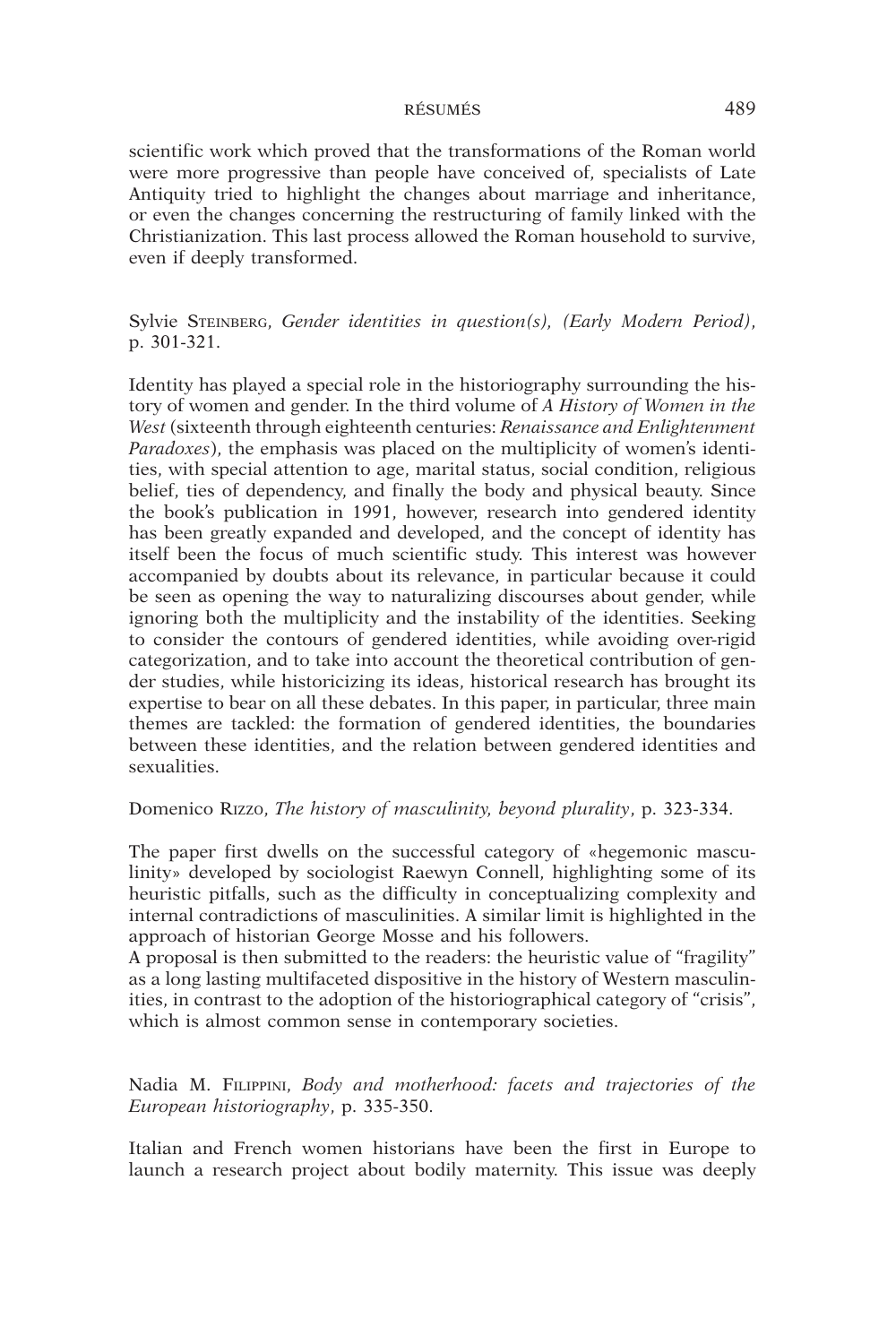connected with the political thinking and claims of Feminism. It could not be otherwise, as maternity not only crosses women's personal and social biography but also constitutes the cultural power that determines both the representation of femininity and its control. The symbolic value of this representation is crucial especially in the Catholic world. To take on the issue of the "fertile body", of its pregnancy and delivery has brought to the dismantling of the disciplinary boundaries among anthropology, legal sociology and the history of medicine; it has created new categories and instruments and challenged the chronology borrowed from history. In this respect, the research on maternity has contributed to renovate both the contents and the methodology of traditional historiography. This paper aims to retrace the research itineraries of the last 20 years, by emphasizing the most innovative issues, the research paths, the European networks and the new questions on the floor.

#### Ida Fazio, *The economic resources of women: a view from Italy*, p. 353-370.

Since the early 1990's, the Italian women's historian Angela Groppi suggested that the issue of women's work could be improved, asking a number of new questions. Women's wealth, their opportunities to access welfare institutions, the circulation of goods, the central role they played in urban businesses (although marginalized by the guild system) needed to be taken into consideration in terms of overall resources that women were able to manage in early modern and modern times. When the second volume of the *Storia delle donne in Italia*, *Il lavoro delle donne*, edited by Groppi, was published, an amount of fresh research in this perspective provided new insights into female strategies in the economic sphere. In the following years, a lot of research has been carried out in Italy, and even more in a broader context with a comparative, transnational approach. My talk aims to outline just a couple of issues that seem to me quite promising for further new results, especially from an Italian standpoint. The first one deals with the position and strategies of women as economic actors on the marketplace in formal and informal economies, and between licit and illicit trades. The second one takes into account women's investments in (micro) financial activities.

#### Carmen Sarasúa, *Becoming mainstream? Placing women's work in economic history*, p. 371-383.

Women's work is a useful vantage point to understand the evolution of Women's and Gender or Feminist History, as well as the differences between these and Social and Economic History. This paper is intended as a reflection on how women's work has evolved as a historical subject, and to what extent it represents the transformations of our field. Important contributions to the history of women's work had been made when the post 1960s wave of feminism arrived, of which Women's History as an academic field would be part of. Beginning by Alice Clark's *Working life of women*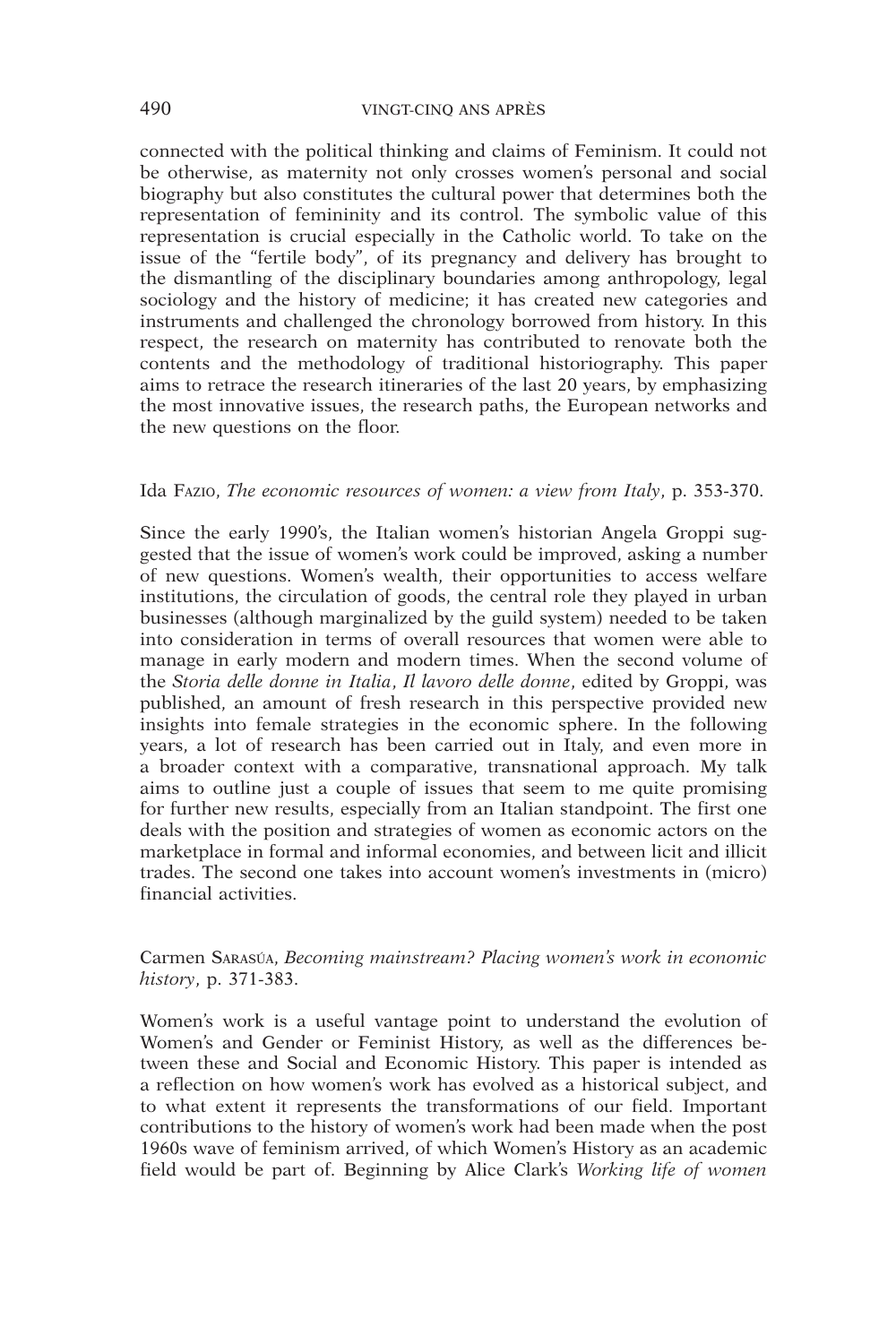*in the seventeenth century*, published in 1919. Work was wage work for these first authors, whose main contribution was probably to write about *all women*, showing the common ground all they shared, paving the way for our modern concept of gender. The paper draws on my own research on 18th century women's work and participation rates in Spain, and discusses four ideas on women's work that have been widespread in scholarship until recently: women's work as unskilled, women's domestic work as for family consumption and not for the market; women's work not possible to know due to lack of historical sources; women's work informal, seasonal, and thus wages irrelevant for families' wellbeing.

# Alexandra Shepard, *"Active agents" and "history makers": women in the early modern economy*, p. 385-396.

This paper reviews recent scholarship on the economic lives of women in western Europe between 1500 and 1800. In particular, it focuses on a historiographical shift in approaches to female economic agency away from an emphasis on constraint, drudgery and marginalisation (on the one hand) to an alertness to women's centrality in the early modern economy (on the other hand). Rather than approaching 'the behaviour of women in terms of conformity, manoeuvrability, and... resistance' (as advocated by Natalie Zemon Davis and Arlette Farge in their introductory contribution on 'Women as Historical Actors' to Volume III of *A History of Women in the West*), historians are increasingly recovering the myriad ways in which women's economic activity confirmed their status as 'history makers' during a significant period of change. This paper will mostly focus on north-western Europe (drawing on my own research on early modern Britain and my involvement in an International Network funded by the UK's Leverhulme Trust on 'Producing Change: Gender and Work in the Early Modern Europe'.

Elise van Nederveen Meerkerk, *Gender and empire. Postcolonial perspectives on women and gender in the 'West' and the 'East', 17th-18th centuries*, p. 397-416.

This paper aims to give a bird eye's view on developments in postcolonial gender and women's studies over the past 25 years, especially from the point of view of social and economic history. It will look at how recent historiography has addressed questions such as: How can the voices be uncovered of indigenous women who, being 'natives' *and* women, rarely surface in the colonial archives? What role did gender play in the hybrid environments of colonial frontiers, in which different cultures both collided and intermingled? How 'national' is national in the context of empires, which most larger western countries had, and how does it relate to the notion of women's citizenship both in colony and metropole? And, equally important, how did colonial connections affect women's identity and gender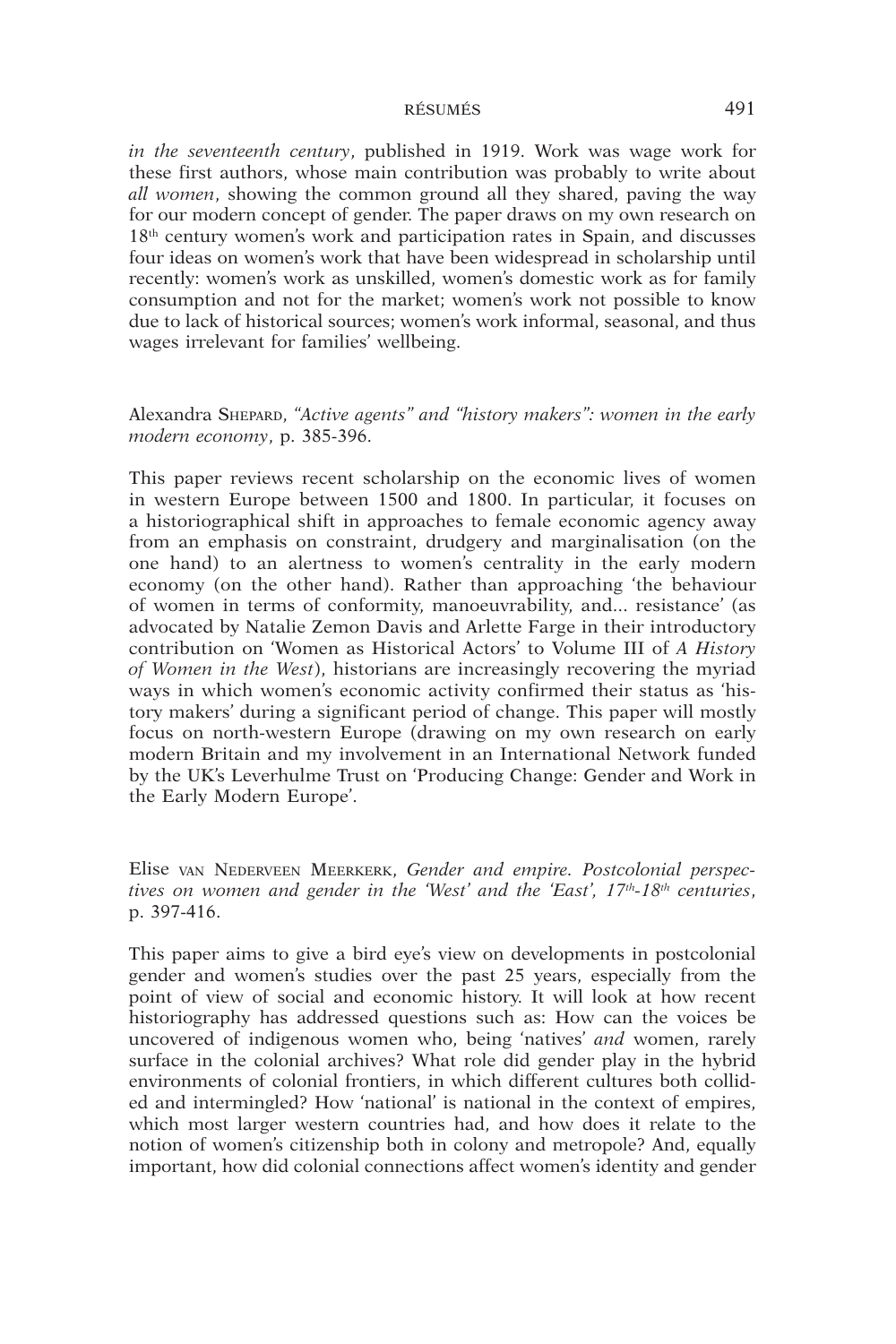relations in the metropole? By highlighting these issues, I wish to show how the postcolonial perspective has enriched women's and gender history, also for those who work exclusively on the history Western women.

Irene Barbiera, *Material culture, gender and the life cycle in early medieval Europe*, p. 419-436.

The practice of grave good depositions in early medieval cemeteries has been interpreted with different approaches which were developed in different historical periods, often reflecting the cultural and social climate of the moment. Between the end of the nineteenth and the beginning of the twentieth century, early medieval funerary rituals were interpreted in an ethnic perspective: different artefacts, styles and decorative motives were linked to different tribes mentioned in the written sources. From the 1970's a new approach was developed which considered artefacts as an expression of social status, thus different degrees of complexity in the disposition of graves were interpreted as a reflection of rank. Both these approaches however did not take into account the gender dimension of early medieval funerary rites, although it is a striking aspect of grave assemblages of this period. Gender archaeology developed only starting from the '90s. One of its most important contributions is to show that gender is fluid and so can be its representation through grave good display: not all graves contained the same amount and the same types of gender characterized artefacts. As a consequence of these considerations new approaches were developed from the end of the twentieth century. One of the more interesting aspects represented in early medieval cemeteries, is the relationship between gender symbols and the life-cycle. In my talk I will consider these aspects in greater detail.

Jane HAMLETT, *Gender and material culture in modern Britain and beyond*, p. 437-458.

The material world is often created by gendered power structures and used to express gendered identities. In this paper, I will offer an overview of the historiography of gender and material culture in the modern period. The first half of the paper will focus on studies of modern Britain. I will take a long view of the development of the history of gender, considering its relationship with cultural history, and why the study of material culture is useful to historians working in this area. I will then explore how historians of gender have recently used material culture, focusing on three main areas: gendered responsibility for purchasing goods; the use of material things to shape and create ideas of gender, and in particular new work that focuses on the construction of masculinity through everyday objects and practices; and the way in which historians of the family and emotional life have started to use the material world, especially in work on fatherhood. I will also reflect on recent criticisms of the study of gender and material culture, and how and where the field might usefully develop in the future. The second half